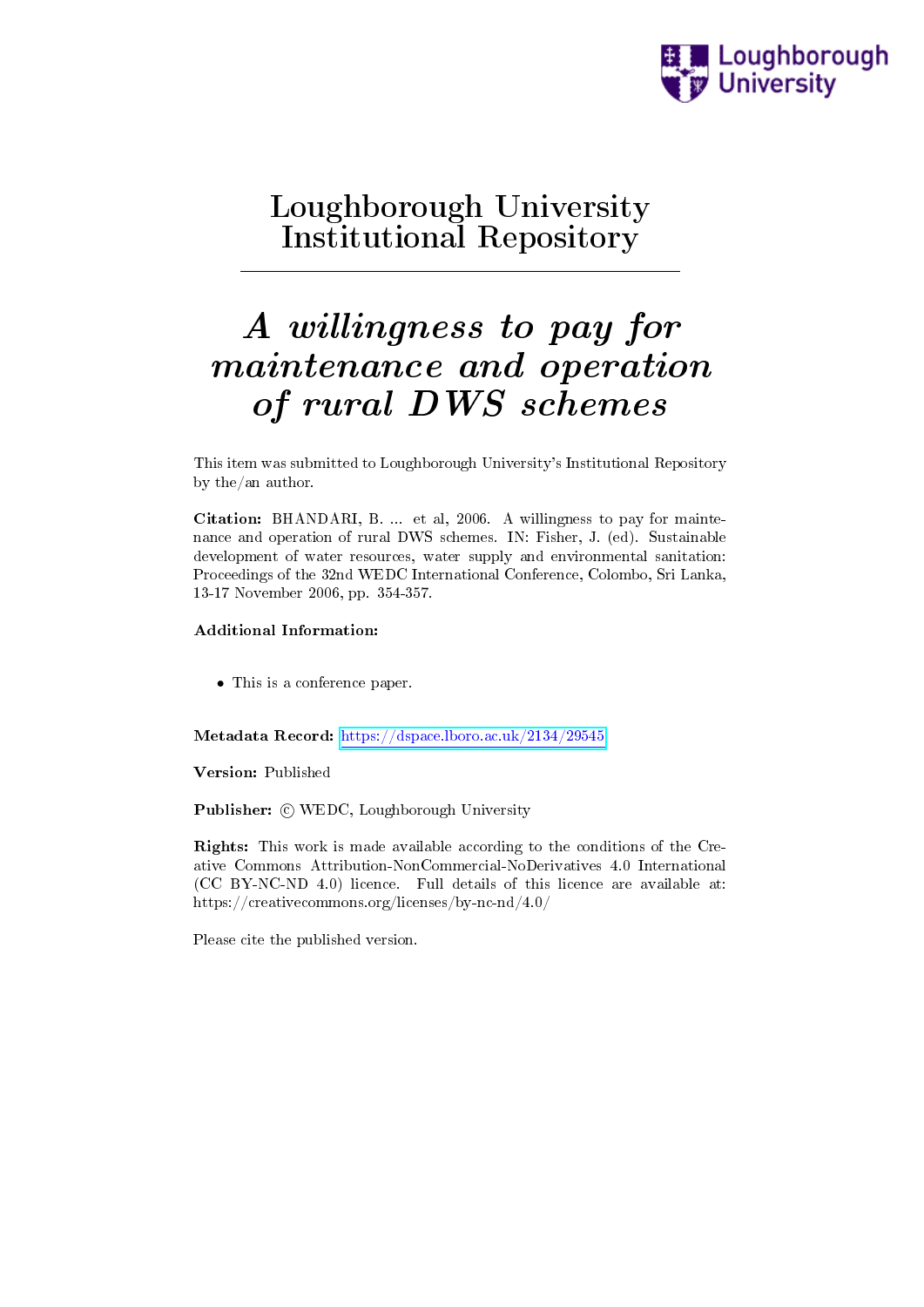#### **32nd WEDC International Conference, Colombo, Sri Lanka, 2006**

#### SUSTAINABLE DEVELOPMENT OF WATER RESOURCES, WATER SUPPLY AND ENVIRONMENTAL SANITATION

### **A Willingness to Pay for Maintenance and Operation of Rural DWS Schemes**

*Betman Bhandari, Miriam Grant and Shauna Curry, Canada*

*Improved planning methodology is sought for sustainable and replicable rural water schemes. Improved methodology should have a mechanism to recover the necessary resources for operation and maintenance costs from water users. This paper analyses the differences between the users' willingness to pay in rural markets and village DWS schemes of Nepal based on information collected through a questionnaire survey of 205 households and institutional survey of 12 DWS water user committees. Due to different socio-economic scenarios among rural villages and rural market centres, core problems in management and operation of their DWS schemes are immensely different. Weak institutional capability is the prime problem in rural village DWS schemes. On the contrary, technicalities such as insufficient water quantity and inconvenient locations of water points are the major problems in rural market centres. Moreover, users' satisfaction level is influential for operation and maintenance of both rural DWS schemes.*

#### **Introduction**

Governments in developing countries have often subsidized water supplies, typically in an attempt to achieve social and health benefits for the low-income households which form the large majority of the rural population (Whittington et al., 1998). Furthermore developing countries have made a huge investment in their rural water supply with the assumption that local communities will be involved in their maintenance and operation. The different evaluation reports of Drinking Water Supply (DWS) reveal that many rural schemes are dysfunctioning. Most of the water user committees (WUCs) are not active due to the incapability to mobilize local people, there are insufficient funds for maintenance, and division of local user's unity due to their faith in different political parties (Bhandari and Wickramanayake, 2001).

The process of development, including urbanization, is a result of historical, cultural, political and economic development. Historically, the development of market centres in Nepal capitalized on the commercial benefits derived from the flow of goods and services from external manufacturing centres to meet the needs of the surrounding rural areas. Similarly the rural market centres, lying at the junction of two or three villages have few shops, banking services and governmental service centres. Due to a subsistence economy and unemployment, internal migration pressure is increasing in rural market centres. Relatively high infrastructure facilities of market centres have become a prime attraction for the internal migration. Consequently due to a high growth rate, pressure on infrastructure developments like water supply schemes is increasing day by day.

According to the Nepal government policy, operation and

maintenance costs of DWS projects in rural areas should be covered by the community itself and the investment cost for DWS projects will be financed by the government or donor agencies (NPC, 1998). The communities may also contribute to the investment cost of the project by providing labour, land and local materials. A sustainable water future depends on an appropriate water price and the necessary resources need to come from project consumers (World Bank 1993). Some scholars focused on community water education and building organsational capacity to ensure the project sustainable (Baker et al., 2006). A study on household demand for improved water supply system in Kathmandu shows that consumers' willingness to pay for improved water service is increasing (Whittington et al, 2002). In view of consumers' satisfaction, there is no influence in willingness to pay in urban DWS schemes (Raje et al, 2002). The primary objective of this study was to determine the variables, which influence users' willingness to pay for operation and maintenance of rural village and market centre DWS schemes.

#### **Methodology**

A three-pronged survey instrument was applied in this research study. Firstly, discussion with key informants about the strengths and weaknesses of existing water supply schemes and their management, secondly, random institutional survey of water user committees, and lastly a systematic random household survey was launched at 205 households.

The indicators of satisfaction level and supply condition refers to different factors like reliability of water distribution system (REL), quantity and quality of water, convenient water point location (CWPL), pressures in the tap and effective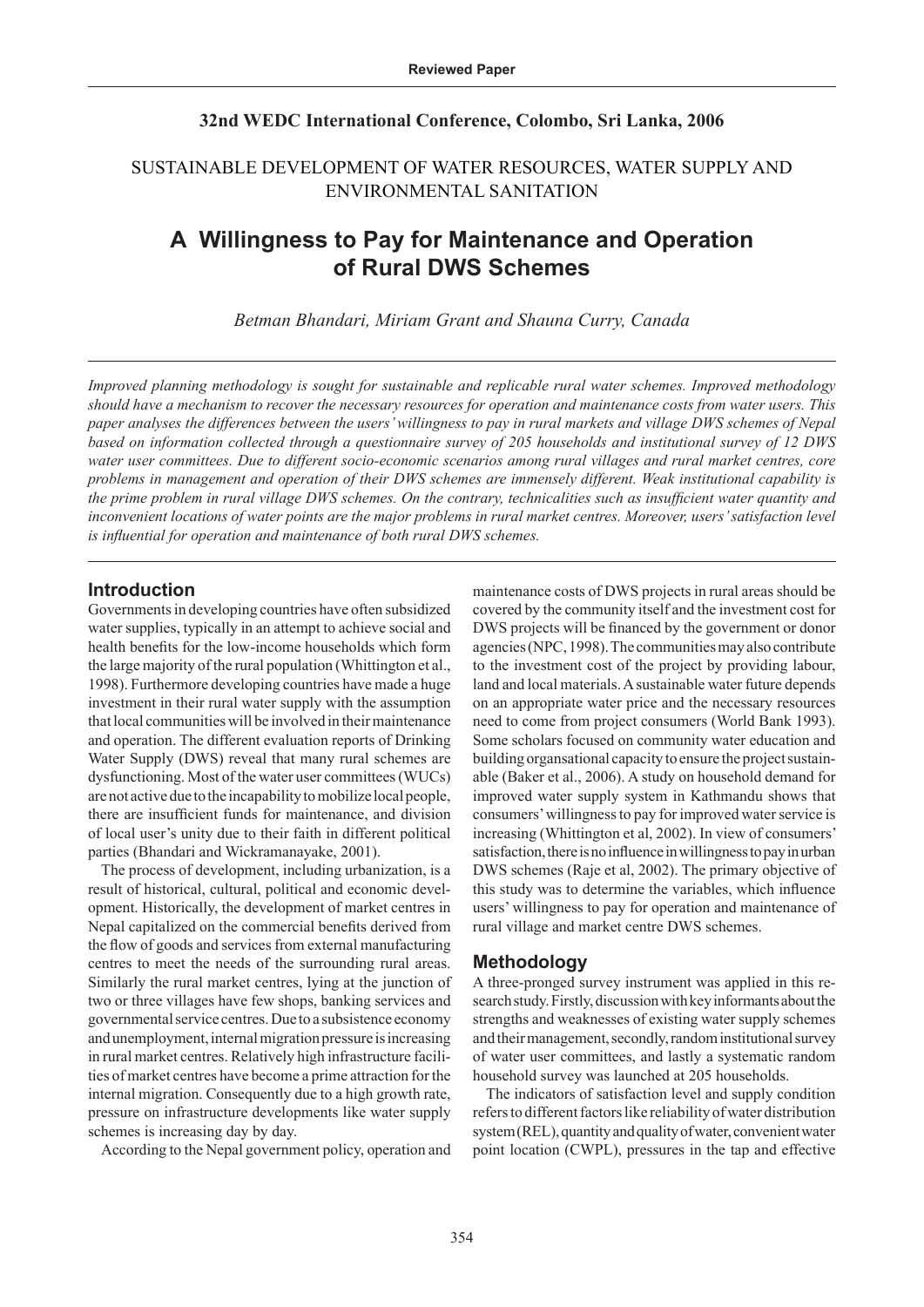management of WUC (EMWUC) in the respondent's area that were deducted from the factor analysis. A five-point Likert's scale which ranged from not at all satisfied, not satisfied, partially satisfied, satisfied and highly satisfied was used to get the opinion of respondents on each of these factors. Also, a ranking question was included to find the importance assigned by respondent to these factors. The last section included questions relating the respondent's willingness to pay (WTP) for improvements in operation and maintenance. The response was obtained on a dichotomous (Yes or No) scale. Also, the opinion of the respondent about trustworthy WUC and affordability of water charges was also sought on a dichotomous scale.

This study was carried out with two categories of rural water supply system in term of geographical location: village and rural market centre. Due to high numbers of INGOs and NGOs working in the drinking water sector, the sample size has been chosen from two districts: Kavre from the mid-region and Baglung of the western region of Nepal. The sample size for a total household of 2098 was computed from the Arkin and Colton formula.

| Water supply projects in rural market centre |                |                                |             |  |  |  |  |
|----------------------------------------------|----------------|--------------------------------|-------------|--|--|--|--|
| Sample scheme                                | No. of project | <b>Benefited</b><br>Households | Sample size |  |  |  |  |
| <b>INGO-DWS</b><br>Scheme                    | $\overline{2}$ | 215                            | 26          |  |  |  |  |
| NGO-DWS Scheme                               | 2              | 165                            | 17          |  |  |  |  |
| <b>GO-DWS Scheme</b>                         | $\overline{2}$ | 391                            | 45          |  |  |  |  |
| Total                                        | 6              | 771                            | 88 (11%)    |  |  |  |  |
| Water supply projects in rural villages      |                |                                |             |  |  |  |  |
| <b>INGO-DWS</b><br>Scheme                    | $\overline{2}$ | 308                            | 34          |  |  |  |  |
| NGO-DWS Scheme                               | $\overline{2}$ | 383                            | 40          |  |  |  |  |
| <b>GO-DWS Scheme</b>                         | $\overline{2}$ | 636                            | 43          |  |  |  |  |
| Total                                        | 6              | 1327                           | 117 (9%)    |  |  |  |  |
| Sample size                                  | 12             | 2098                           | 205 (9.77%) |  |  |  |  |

#### **Table 1. Sample size for household survey**

#### **Results and discussions**

#### **User's priorities and the satisfaction level**

Women are traditional managers of DWS; therefore, 60 percent of the total respondents chosen for the household survey are women. The analysis of the study (Table 2) reveals that respondent's preferences from rural market centre and village area are different. According to the responses from rural market centre, users are more concerned about water sufficiency, water pressure at tapstands and convenience of water point location. On the other side, reliability of water supply, effective water user committee and convenient water point locations are the major concerns for the rural village users. Convenient water point location is a common problem in both areas.

| Table 2. Weightings on indicators of satisfaction level |                                      |                    |                  |                    |  |  |  |  |
|---------------------------------------------------------|--------------------------------------|--------------------|------------------|--------------------|--|--|--|--|
| <b>Indicators</b>                                       | <b>Rural</b><br><b>Market centre</b> | User's<br>priority | Rural<br>Village | User's<br>Priority |  |  |  |  |
| <b>EMWUC</b>                                            | 0.2097                               | VI                 | 0.1185           |                    |  |  |  |  |
| Quality                                                 | 0.2001                               | V                  | 0.2104           | V                  |  |  |  |  |
| <b>CWPL</b>                                             | 0.1628                               | Ш                  | 0.1249           | Ш                  |  |  |  |  |
| Quantity                                                | 0.1038                               |                    | 0.2132           | VI                 |  |  |  |  |
| Pressure                                                | 0.1330                               | Ш                  | 0.2001           | IV                 |  |  |  |  |
| <b>REL</b>                                              | 0.1906                               | IV                 | 0.1329           | Ш                  |  |  |  |  |

The result shows that users from both village and market centre are less concerned about water quality. Dissatisfaction with water user committee in management is relatively high in rural areas.

Usually WUCs of rural DWS schemes face problems in the rainy season. Flooding of intake structures and washout of supply pipelines are a periodic problem in the rainy season. The result is skepticism about the reliability of the water supply among the consumers. In discussion's with the rural water schemes' WUC members they mentioned that they were unaware of the importance of water point location during the engineering details survey. Consequently, some water points are located on private land and some are in the middle of the congested village, which causes inconvenience fetching water and problems with drainage of wastewater. Moreover, a small waste water pond in front of water point becomes a source of mosquito breeding. Likewise, WUC members of rural market centre mentioned that due to burgeoning number of new houses, they are facing water shortages in the dry season.

#### **Synthesis of group discussion**

According to the manual for rural DWS of Nepal, the WUC has authority to raise maintenance and operation funds from each household. Besides government-installed DWS, WUCs in the study areas are raising funds annually and some households contributed grains 6-10 pathi (Approx. 1 pathi =4 kg and price of grain in local market is Rs. 10-15) to reward the village maintenance worker. Most DWS schemes of Nepal have considered the poor of the poorest families to be exempt from water tariffs. This type of decision is usually settled during the project installation. The WUC have responsibility to evaluate and monitor these issues.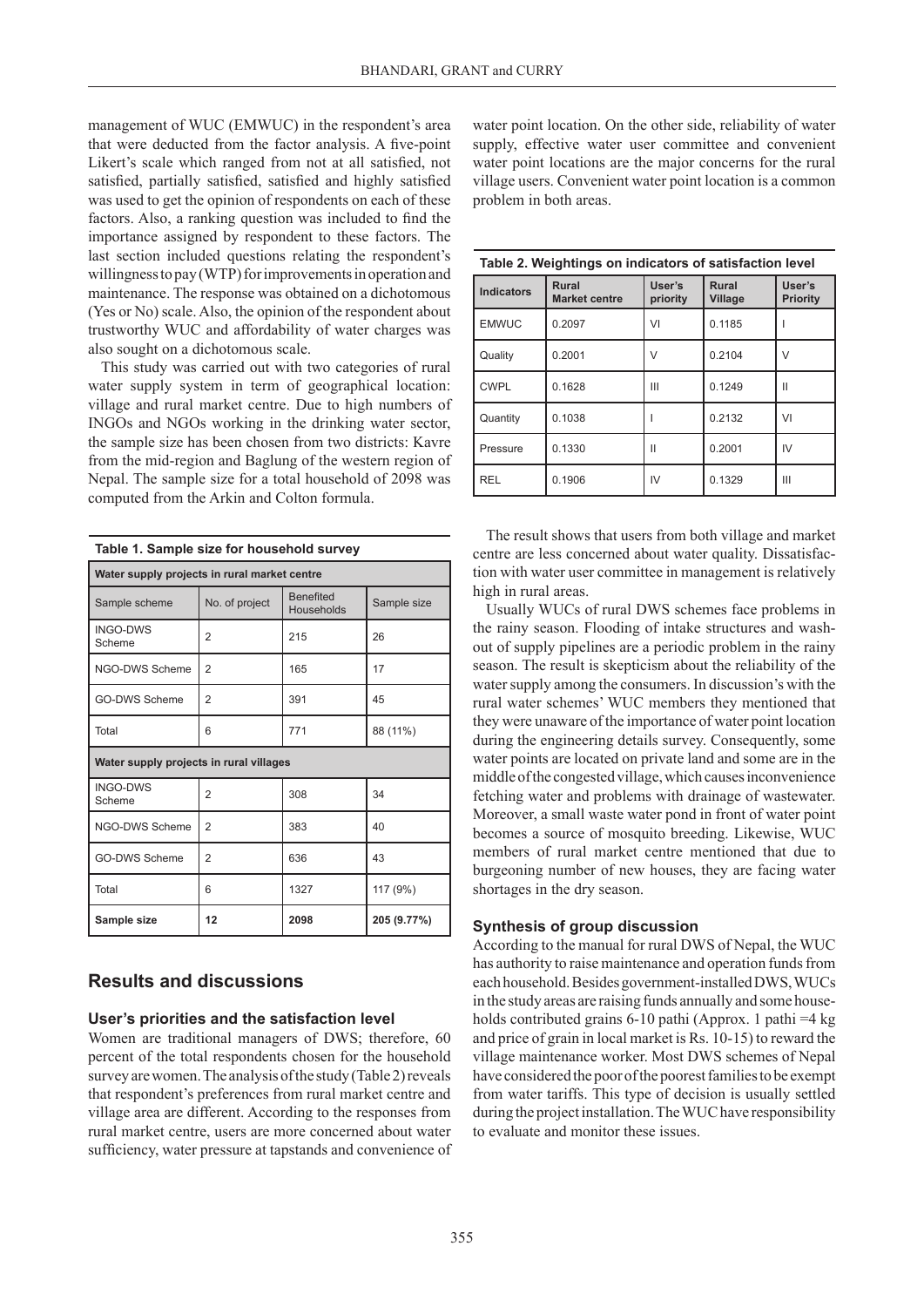The WUC has a responsibility to pay wages for the village maintenance workers. According to the result of the rural DWS institutional survey, on the basis of past three years (2001-2003), WUC (of NGO installed projects) are raising Rs. 240-600 (US\$  $1 = Rs$ , 72) annually from each household for operation and maintenance. Similarly, INGO installed projects have charged Rs. 600-1200 per year as a water maintenance and operation cost. Government installed schemes have no such money raising practices. However, all water schemes have bylaws that water users should be responsible for repairs and maintenance of the water faucet, and for cleanliness of tap-stand platform. The researchers found that all WUCs in rural market centres have bylaws that Rs. 50-150 per month or Rs. 600-1800 annual water tariff should be paid by all households. Village centre water committees mentioned that 10-15 percent of the total households have not paid this water tariff; however, they are trying to convince and remind them of their dues at each meeting. On the other hand some village WUCs mentioned that more than 50 percent of households are defaulters and have not paid water dues for two or three years. The WUC often stressed that they have no authority to punish or force households to make payment. Government authorities are also located geographically far from their community so the appealing procedure to ensure enforcement is also complex and lengthy. In market centres WUC realized that these types of issue are settled best by community consensus.

Different views and problems were identified in the discussion with rural market centre and village DWS water user committees. According to the ranking technique, rural village water committees have the following leading problems:

- 1. Money (water tariffs) collection from water users for the maintenance and operation.
- 2. Retaining maintenance workers in project areas. They often leave the village to search for higher paid jobs.
- 3. Frequent damage by natural disasters such as land slide, flood and forest fire.

On the other hand, market centres have the following major problems:

- 1. During peak hours the numbers of consumers per water point becomes very high therefore large numbers of households who are far from the piped tap stands are compelled to search for other unprotected sources.
- 2. The Majority of households use water in the kitchen and garden; therefore, they have acute shortage for 3-4 months in dry seasons.
- 3. Water pressure in taps is not enough in the upper part of settlement area.

These results show that WUCs of market centres are good enough for administration of DWS project however they are facing technical problems. Due to unexpected growth of households and increasing awareness about health and hygiene, the water consumption rate is high in the market centres. Village WUCs have managerial problems; therefore, insufficient managerial skill of WUC members is the root cause in rural village DWS schemes.

#### **Satisfaction level versus willingness to pay**

The first assumption to be tested was whether the satisfaction level of users affects their willingness to pay for the operation and improvement of DWS schemes. The analysis of this study revealed that satisfaction level, affordability and effective WUC have significant influence on the probability estimate of willingness to pay.

| aanalachon icvci                |                            |             |           |                      |             |           |  |  |  |
|---------------------------------|----------------------------|-------------|-----------|----------------------|-------------|-----------|--|--|--|
| <b>Satisfaction</b><br>category | <b>Rural Market centre</b> |             |           | <b>Rural Village</b> |             |           |  |  |  |
|                                 | N                          | W           | <b>NW</b> | N                    | W           | <b>NW</b> |  |  |  |
| Not satisfied                   | 12                         | 5           | 7         | 10                   | 3           | 7         |  |  |  |
| Partially<br>satisfied          | 31                         | 11          | 21        | 54                   | 20          | 35        |  |  |  |
| Satisfied                       | 36                         | 27<br>(75%) | 9         | 46                   | 30<br>(65%) | 16        |  |  |  |
| Highly<br>satisfied             | 9                          | (78%)       | 9         | 46                   | 6<br>(86%)  | 16        |  |  |  |
| Total                           | 88                         | 49          | 39        | 117                  | 58          | 59        |  |  |  |

#### **Table 3. Willingness to pay corresponding to different satisfaction level**

Note: W: Willing to pay, NW: Not willing to pay, N: Number of respondents

The willingness to pay corresponding to different satisfaction level (Table 3) shows that satisfied respondents in both schemes have high percent of WTP. A high percent of 'not satisfied' and 'partially satisfied' users had a lower willingness to pay for the maintenance and operation of DWS schemes.

For this purpose, two important issues should be considered before allocating water rates. Firstly, user's satisfaction level, effective water user committee and affordability are crucial indicators. Secondly, more convenient location of water points need to be provided to further improve both types of DWS schemes.

#### **Conclusion**

The Nepal government has allocated Rs. 8.26 billion in fiscal year 2003/04 to implement various water supply and sanitation projects (Ministry of Finance, 2003), however, after a few years these projects again would require repairs or rehabilitation. In the absence a diagnosis of core problems in rural DWS schemes, the same trends will repeat again and again. Although some communities raise grains for the wages of DWS maintenance workers, cash collection from each household is the main source for the maintenance and operation. Users' satisfaction level, effective WUCs and affordability are crucial indicators during the allocation of water charges for each household.

The following are the three major findings of this study:

1. For further planning and management, the rural water supply schemes should be split into two categories: 'village' and 'village market centre'.